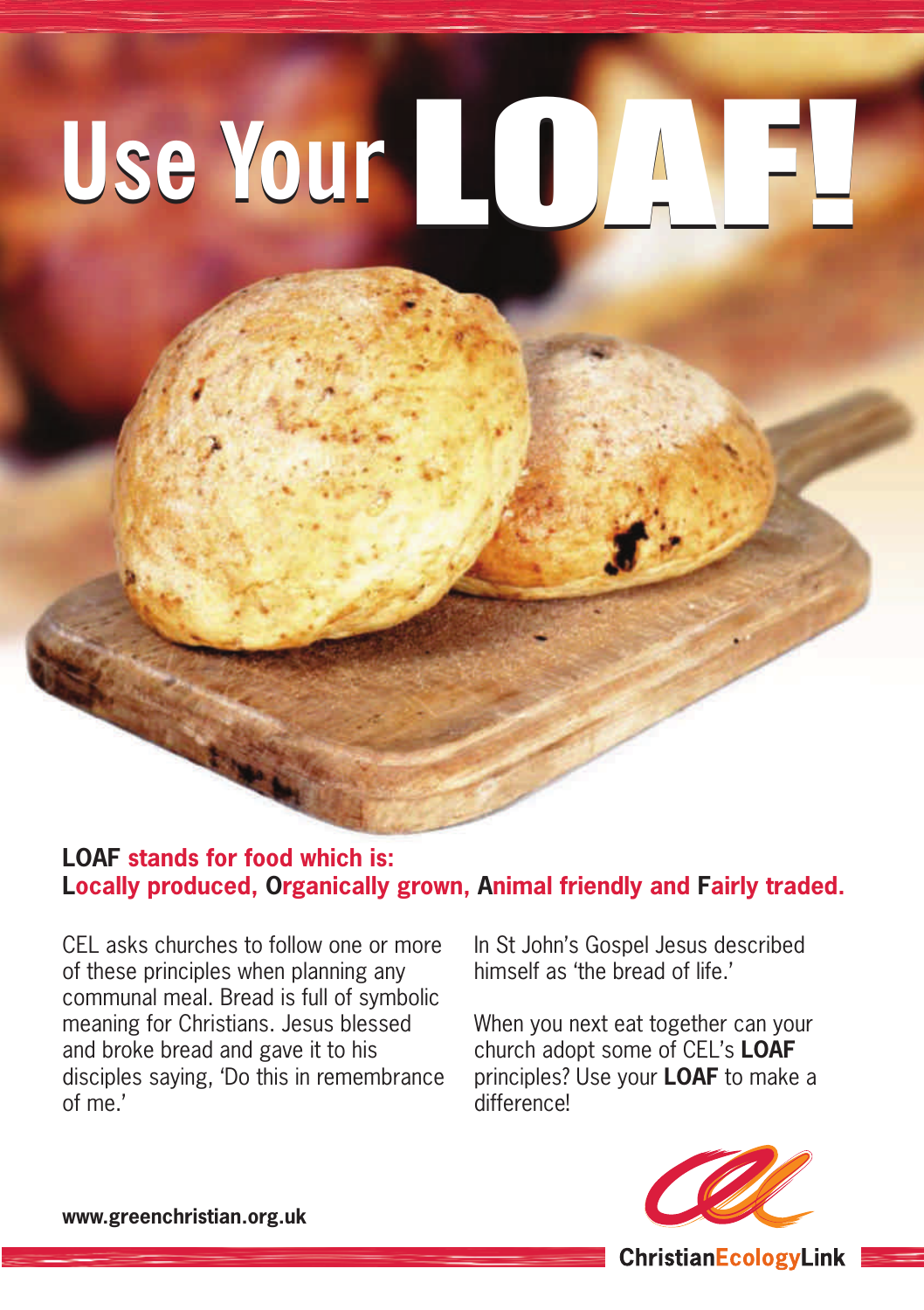## Locally Produced: ◗ **helping community and neighbour**



The food chain contributes 22% of the UK's total CO2 emissions. Mass-marketed food needs lots of packaging to protect it and keep it fresh -- which in turn makes more waste. Importing fresh vegetables from water-poor countries causes damage and hardship to ecosystems and people living in those countries.

Buying food from local and regional sources means less climate-damaging food miles, less lorry traffic, fewer new roads and runways, support for the local economy and local farmers and regional variety. If local greengrocers, butchers, bakers, fishmongers and farmers' markets are to survive they need your support.

The rich variety of local fruit, vegetables, cheese, cakes and pastries has been replaced by the global market place, where you buy the same products all year round.

Buying, growing, preparing, sharing, celebrating and consuming local food is a good way to serve God and help our neighbour and our local community. Rediscover seasonal potatoes, sprouts, carrots, cabbages, strawberries, apples, pears, and all the vegetable and fruit that thrive in your own region.

## Organically Grown: ◗ **taking care of the earth**

Organic food is good for the environment and may be better for our health. We have a duty to take care of the earth (Gen. 2.15). Organically grown food, like the beetroot below, avoids the use of synthetic, oil-based fertilisers, herbicides and pesticides. If we eat organic food we will reduce our exposure to residues of antibiotics and pesticides.



In the Genesis story Adam was created from the soil of the earth. We are earthy beings, dependent on soil and water. We share our planet with the diverse creatures that make up the earth community, including the millions of creatures who live in the soil. Organic growing leads to a healthier soil with more organic material (from well-rotted manure and kitchen and garden compost), micro-organisms and other wildlife, and no genetically-engineered organisms are released into the countryside.

Organic farming is also helpful in tackling climate change. It uses less fossil fuel energy, avoids the very large nitrous oxide emissions from fertiliser manufacture and builds up carbon in the soil, removing it from the atmosphere. Instead of synthetic fertilisers, organic farming relies on composting, crop rotation, animal manures and solar powered clover.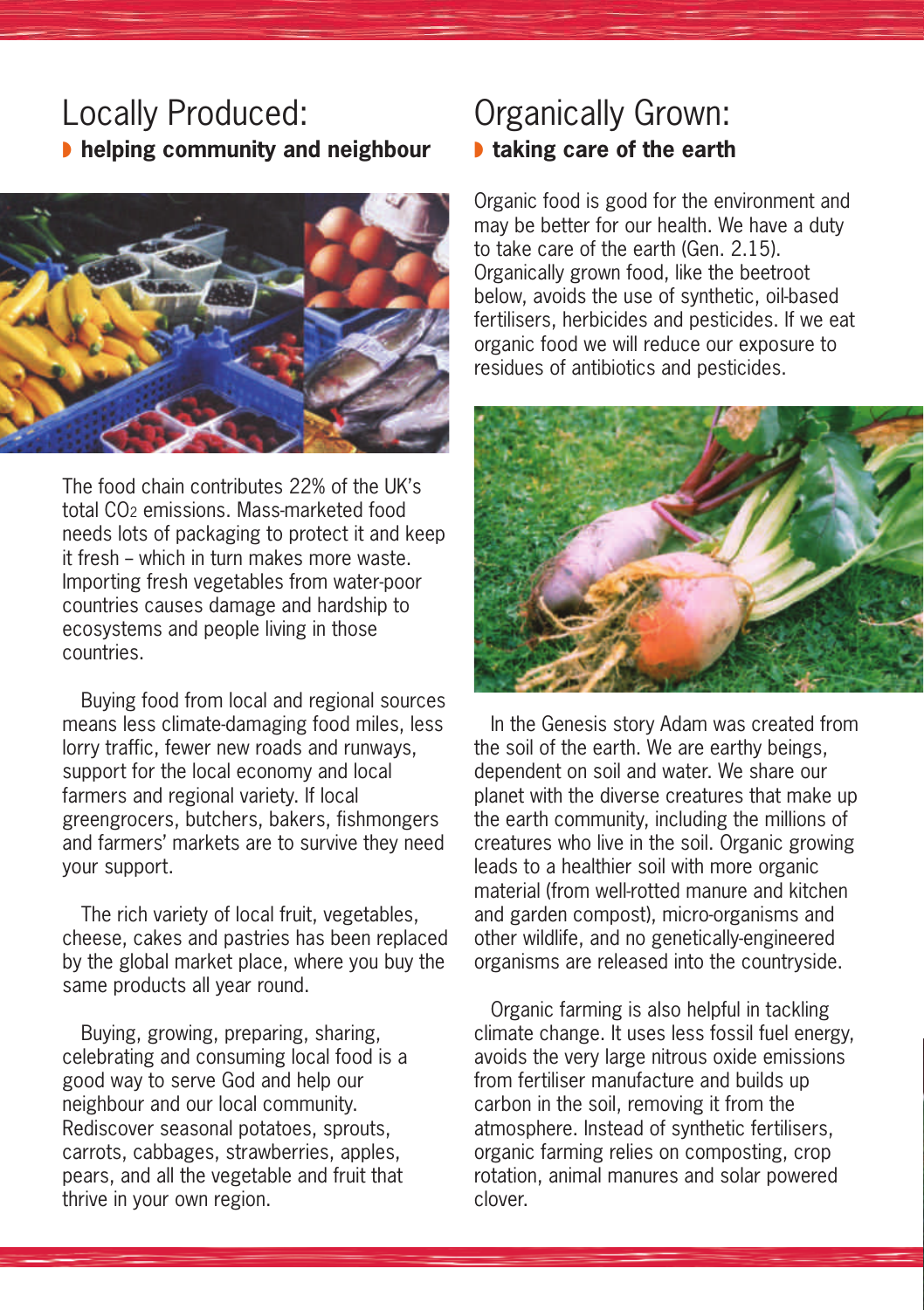# Animal Friendly: ◗ **avoiding abuse**

Our fellow creatures, including farm animals, are sensate beings. They feel pain and suffer when ill-treated. We have responsibilities from God to care for their welfare and to avoid abusing them  $(l)$  uke  $(12.6)$ . We owe them special care, vigilance, respect, and attention.

18% of greenhouse gas emissions worldwide are due to livestock farming. To lower carbon, and especially methane emissions, we all need to eat much less meat and dairy products than the average UK diet. All of us, whether we choose to be vegans, vegetarians or meateaters, can follow the 'A' of the LOAF principles.

Those eating food produced from farm animals need to do everything possible to ensure those animals are treated humanely. Avoid eggs, dairy products, meat and fish that have been produced using intensive farming methods and long distance lorry transport. Campaign for the reinstatement of local or mobile abattoirs. Beware of confusing labels. 'Farm fresh' and 'Country Fresh' are often used to sell factory farmed products. They say nothing about animal welfare. Look for 'free range', 'outdoor reared/bred', or, as a first step 'freedomfood'. Organically reared animals are subject to the strictest welfare regulations.

We are called to live justly with our fellow creatures, human and non-human. Abundant life for the whole earth community demands that we produce our food in ways which nurture that life.



## Fairly traded: ◗ **creating social justice**

There will always be food that cannot be produced in quantity in north western Europe, including bananas, citrus, cocoa, olives, sugar, tea and coffee. Buying these fairly traded foods means that workers who produce the food get a fair wage and better working conditions. Farmers in the UK also need a fair price for their produce. Too often, prices to farmers don't even cover the cost of production. Thousands of coffee, tea and banana workers and farmers are living in poverty. Act justly by looking for the Fairtrade symbol.



Trade needs to be both sustainable and fair. Food writer Colin Tudge suggests: 'Transport of goods should not use disproportionate amounts of energy. The trade must be fair so that the producers do well out of it. The crops for export must be grown without wrecking the ecology of the producer country. Those crops should not in general be grown at the expense of self-reliance e.g. cash crops grown at the expense of land needed for food for the people living there'.